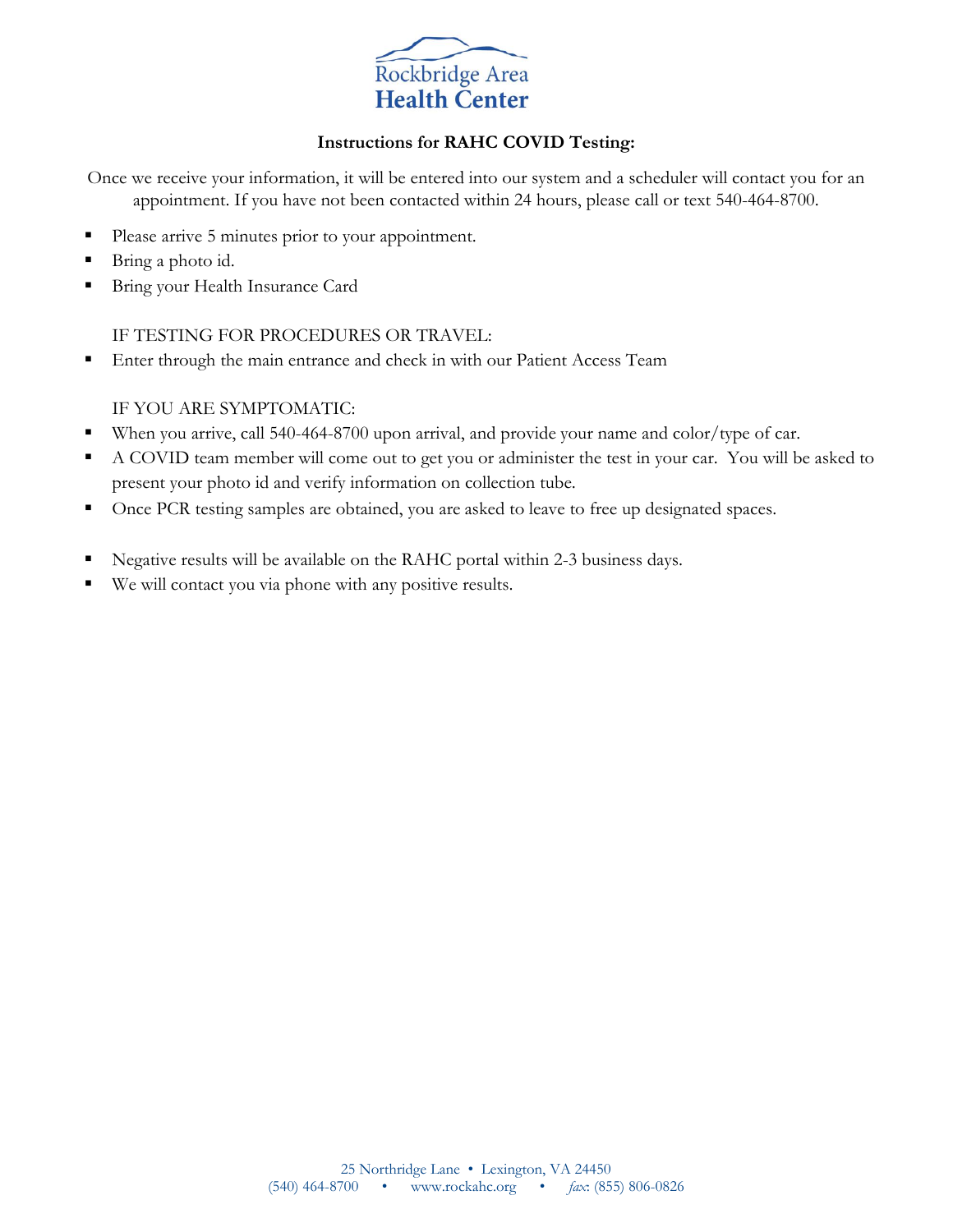

# **Patient Registration Form**

Please call or text (540) 464-8700, or ask a Patient Access Representative for help with filling out forms.

This form registers me for all services. I'm interested in: ❒ Medical ❒ Dental ❒ Behavioral Health ❒ Family Planning

| Patient's Full Legal Name                                                                                                                                                                                                                                                            |                             |                          |                                                                            |
|--------------------------------------------------------------------------------------------------------------------------------------------------------------------------------------------------------------------------------------------------------------------------------------|-----------------------------|--------------------------|----------------------------------------------------------------------------|
| Full Name                                                                                                                                                                                                                                                                            |                             |                          |                                                                            |
| Date of Birth                                                                                                                                                                                                                                                                        | Social Security Number      |                          |                                                                            |
| Gender □ Male □ Female □ Unknown                                                                                                                                                                                                                                                     |                             |                          | Marital Status $\Box$ Single $\Box$ Married $\Box$ Divorced $\Box$ Widowed |
| Mailing Address                                                                                                                                                                                                                                                                      |                             |                          |                                                                            |
| City<br>State                                                                                                                                                                                                                                                                        | Zip Code                    | County/City of Residency |                                                                            |
| Physical Address (if different than mailing)                                                                                                                                                                                                                                         |                             |                          |                                                                            |
| House Phone                                                                                                                                                                                                                                                                          | Cell Phone                  | Work Phone               |                                                                            |
| If we are unable to contact you and you have voicemail, do we have your permission to leave a message? $\Box$ Yes $\Box$ No                                                                                                                                                          |                             |                          |                                                                            |
| Email address: _<br>Patients with email addresses listed on this registration form will automatically be registered with our patient portal which can<br>be accessed by visiting our website <b>www.rockahc.org</b> . You can request medication refills, view lab results and more. |                             |                          |                                                                            |
| For minors:                                                                                                                                                                                                                                                                          |                             |                          |                                                                            |
| Is there a custody order on file? $\Box$ Yes $\Box$ No If yes, please provide a current custody order.<br>Note: a parent or legal guardian must be present at the first visit.                                                                                                       |                             |                          |                                                                            |
| <b>Employment Information</b>                                                                                                                                                                                                                                                        |                             |                          |                                                                            |
| Are you employed?                                                                                                                                                                                                                                                                    |                             | Name of Employer         |                                                                            |
| □ Full-time □ Part-time □ Self-Employed □ Retired □ Not Employed                                                                                                                                                                                                                     |                             |                          |                                                                            |
| <b>Employer Address</b>                                                                                                                                                                                                                                                              | City                        | State                    | Zip Code                                                                   |
| $\Box$ Full-time $\Box$ Part-time $\Box$ Not a Student<br>Are you a student?                                                                                                                                                                                                         |                             |                          |                                                                            |
| Financial Responsibility (For minor patients, it is the parent/legal guardian completing this form.)                                                                                                                                                                                 |                             |                          |                                                                            |
| □ Self (Skip to next section if checked here) □ Parent □ Legal Custodian □ Guardian/Power of Attorney                                                                                                                                                                                |                             |                          |                                                                            |
| Last Name                                                                                                                                                                                                                                                                            | First Name                  |                          |                                                                            |
| Date of Birth                                                                                                                                                                                                                                                                        | Social Security Number      |                          | Home Phone                                                                 |
| $\Box$ Same as above<br>Address                                                                                                                                                                                                                                                      | City                        | State                    | Zip Code                                                                   |
| What is the estimated total annual household income before taxes, including wages and disability?                                                                                                                                                                                    |                             |                          |                                                                            |
| $\Box$ Under \$11,000<br>$\Box$<br>$$15,001 - $20,000$                                                                                                                                                                                                                               | \$25,001-\$35,000<br>□      |                          | $\Box$ \$45,001-\$55,000 $\Box$ Choose not to disclose                     |
| $$11,001 - $15,000$ $\Box$ \$20,001-\$25,000                                                                                                                                                                                                                                         | \$35,001-\$45,000<br>$\Box$ | □ Over \$55,000          |                                                                            |
| How many people are living in your home, including yourself?                                                                                                                                                                                                                         |                             |                          |                                                                            |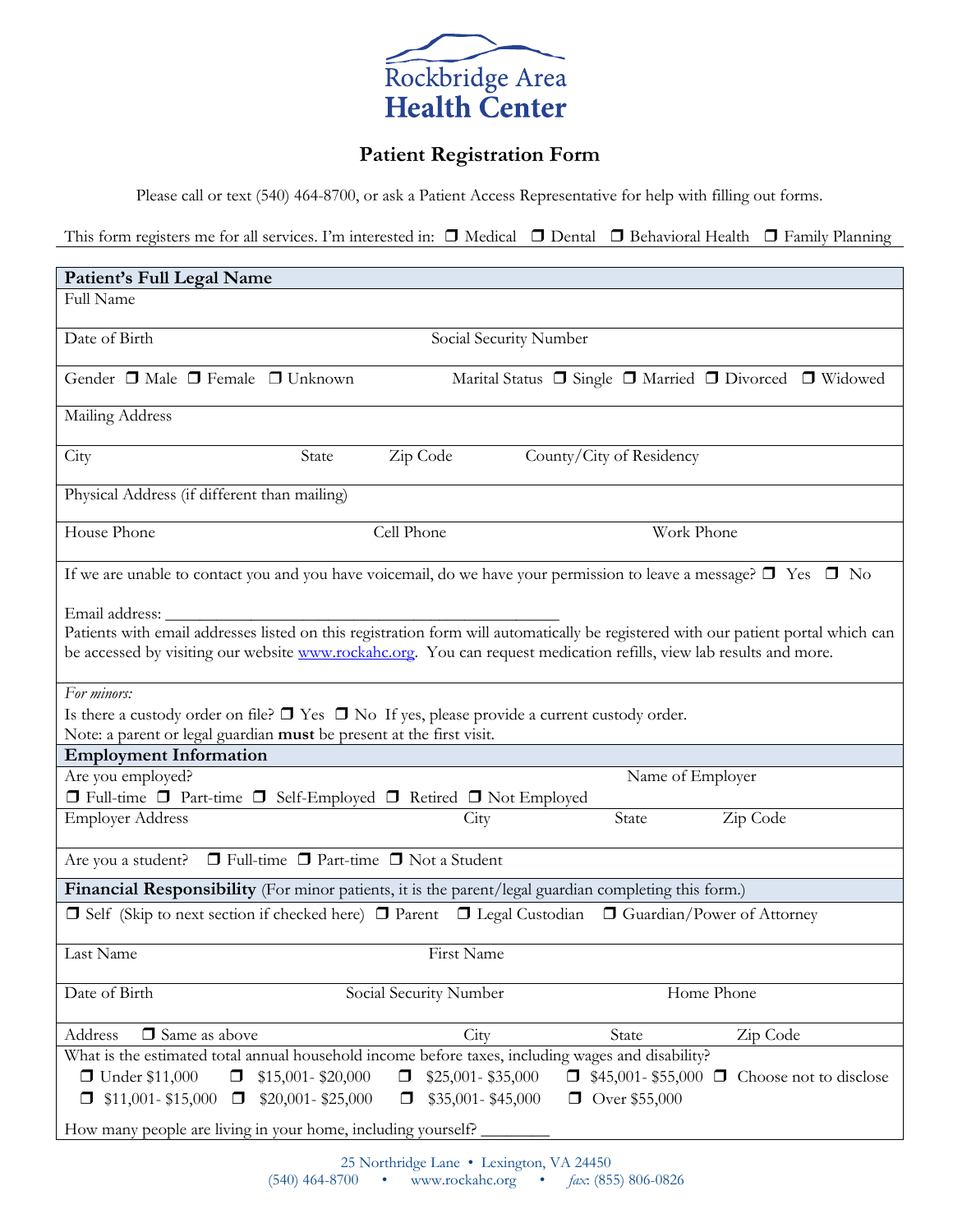| RAHC offers additional savings based on household size and income to uninsured and insured patients. If the income is                                                |                   |                        |
|----------------------------------------------------------------------------------------------------------------------------------------------------------------------|-------------------|------------------------|
| under this amount per year before anything is taken out, please complete the Application for the Sliding Fee Discount.                                               |                   |                        |
| 1 person= \$25,520 2 people= \$34,480 3 people= \$43,440 4 people= \$52,400 5 people= \$61,360 6 people= \$70,320<br>*Limits are higher for Family Planning Services |                   |                        |
| Pharmacy                                                                                                                                                             |                   |                        |
|                                                                                                                                                                      |                   |                        |
| <b>Provider Information</b>                                                                                                                                          |                   |                        |
| Are you transferring medical care to RAHC?                                                                                                                           |                   |                        |
| $\Box$ Yes – From which practice? $\Box$                                                                                                                             |                   |                        |
| No - Current Primary Care Provider?                                                                                                                                  |                   |                        |
| Are you transferring dental care to RAHC?                                                                                                                            |                   |                        |
| $\Box$ Yes – From which practice? $\_\_$                                                                                                                             |                   |                        |
| No - Current Primary Care Provider?                                                                                                                                  |                   |                        |
| List other health care professionals involved in your care:                                                                                                          |                   |                        |
| Do you have an advanced directive $\square$ Yes $\square$ No                                                                                                         |                   |                        |
| If yes, your clinical team would like to have a copy on file.                                                                                                        |                   |                        |
| We have sample advanced directives if you don't have one.                                                                                                            |                   |                        |
| <b>Medical Insurance</b>                                                                                                                                             |                   |                        |
| Do you have medical insurance $\Box$ Yes $\Box$ No If yes, insurance company name:                                                                                   |                   |                        |
| Plan ID Number                                                                                                                                                       | Plan Group Number |                        |
| Policy Holder Name                                                                                                                                                   | Date of Birth     | Social Security Number |
| Policy Holder Address                                                                                                                                                |                   | Phone Number           |
| Do you have secondary health insurance $\Box$ Yes $\Box$ No If yes, insurance company name:                                                                          |                   |                        |
| Plan ID Number                                                                                                                                                       | Plan Group Number |                        |
| Policy Holder Name                                                                                                                                                   | Date of Birth     | Social Security Number |
| Policy Holder Address                                                                                                                                                |                   | Phone Number           |
| <b>Dental Insurance</b>                                                                                                                                              |                   |                        |
| Do you have dental insurance $\Box$ Yes $\Box$ No If yes, insurance company name:                                                                                    |                   |                        |
| Plan ID Number                                                                                                                                                       | Plan Group Number |                        |
| Policy Holder Name                                                                                                                                                   | Date of Birth     | Social Security Number |
| Policy Holder Address                                                                                                                                                |                   | Phone Number           |
|                                                                                                                                                                      |                   |                        |
| Dental Benefits Phone Number on Card                                                                                                                                 |                   |                        |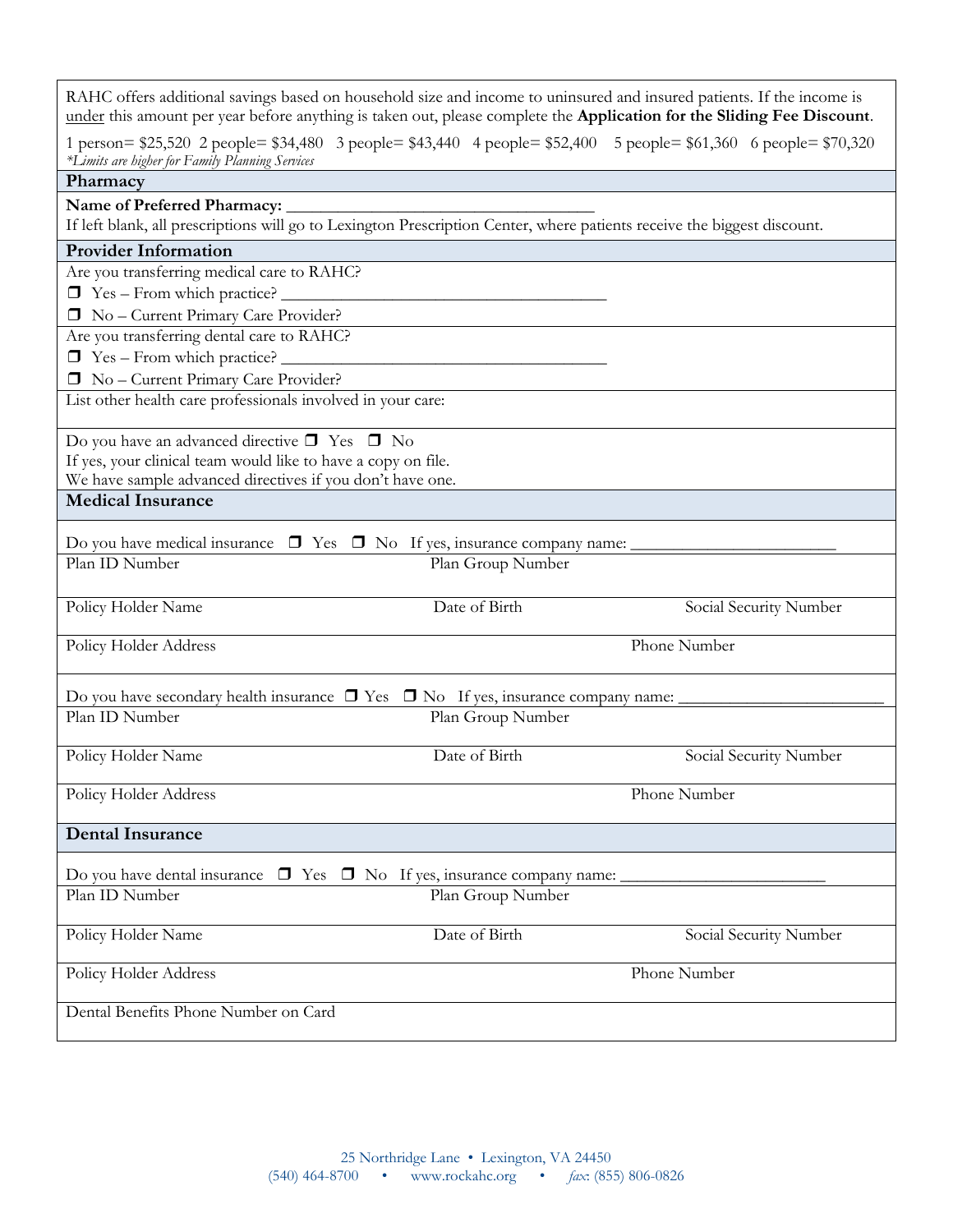| <b>Additional Patient Information</b>                                                                                                                                                                                                                                                                                                                                                                                                                                                                                                                          |  |  |  |
|----------------------------------------------------------------------------------------------------------------------------------------------------------------------------------------------------------------------------------------------------------------------------------------------------------------------------------------------------------------------------------------------------------------------------------------------------------------------------------------------------------------------------------------------------------------|--|--|--|
| We collect information on our patients to help us know more about the community we serve and to improve our services.<br>We report this information without identifying patients personally. For example, we report that we serve 100 veterans.                                                                                                                                                                                                                                                                                                                |  |  |  |
| Veteran Status: Have you ever been in the Armed Forces of the United States?<br>$\Box$ Yes $\Box$ No<br>$\Box$ Yes $\Box$ No<br>Are you active duty military?                                                                                                                                                                                                                                                                                                                                                                                                  |  |  |  |
| Ethnicity:<br>$\Box$ Hispanic or Latin American $\Box$ Non-Hispanic $\Box$ Unreported/refused to report                                                                                                                                                                                                                                                                                                                                                                                                                                                        |  |  |  |
| □ Asian □ White □ Black or African American □ Pacific Islander<br>Race:                                                                                                                                                                                                                                                                                                                                                                                                                                                                                        |  |  |  |
| $\Box$ American Indian or Alaskan Native $\Box$ Other race $\Box$ Unreported/refused to report                                                                                                                                                                                                                                                                                                                                                                                                                                                                 |  |  |  |
|                                                                                                                                                                                                                                                                                                                                                                                                                                                                                                                                                                |  |  |  |
| <b>Sexual Orientation:</b>                                                                                                                                                                                                                                                                                                                                                                                                                                                                                                                                     |  |  |  |
| $\Box$ Lesbian or Gay $\Box$ Straight $\Box$ Bisexual $\Box$ Something else $\Box$ Don't know $\Box$ Choose Not to Disclose                                                                                                                                                                                                                                                                                                                                                                                                                                    |  |  |  |
| <b>Gender Identity:</b>                                                                                                                                                                                                                                                                                                                                                                                                                                                                                                                                        |  |  |  |
| $\Box$ Female $\Box$ Transgender Male (Female to Male) $\Box$ Transgender Female (Male to Female)<br>$\Box$ Male                                                                                                                                                                                                                                                                                                                                                                                                                                               |  |  |  |
| $\Box$ Genderqueer (neither exclusively male or female) $\Box$ Choose Not to Disclose $\Box$ Other                                                                                                                                                                                                                                                                                                                                                                                                                                                             |  |  |  |
| <b>Residence:</b> Are you a seasonal resident? $\Box$ Yes $\Box$ No<br>Do you live in public housing?<br>$\Box$ Yes $\Box$ No                                                                                                                                                                                                                                                                                                                                                                                                                                  |  |  |  |
| Are you a migrant worker? $\Box$ Yes $\Box$ No<br>$\Box$ Yes $\Box$ No<br>Are you homeless?                                                                                                                                                                                                                                                                                                                                                                                                                                                                    |  |  |  |
| Are you living in a multi-family home? $\Box$ Yes $\Box$ No                                                                                                                                                                                                                                                                                                                                                                                                                                                                                                    |  |  |  |
| <b>Privacy Information</b>                                                                                                                                                                                                                                                                                                                                                                                                                                                                                                                                     |  |  |  |
| Government HIPAA (Health Insurance Portability and Accountability Act of 1996) regulations require permission<br>from the patient in order for any healthcare professional to speak with family, friends or caregivers regarding your<br>protected health information, except in cases of emergency. RAHC is serious about the responsibility of keeping your<br>medical and account information private and confidential. The RAHC's full Notice of Privacy Practices can be viewed<br>online at www.rockahc.org or by requesting a copy at the Front Office. |  |  |  |
| In order for us to share any of your information, we must have written permission. We have your permission to talk to the<br>following people about general scheduling, medical, account/financial information.                                                                                                                                                                                                                                                                                                                                                |  |  |  |
| Permission to discuss □ Medical □ Financial<br>Name of Emergency Contact #1                                                                                                                                                                                                                                                                                                                                                                                                                                                                                    |  |  |  |
| Home or Cell Phone Number<br>Relationship to Patient                                                                                                                                                                                                                                                                                                                                                                                                                                                                                                           |  |  |  |
| Permission to discuss $\Box$ Medical $\Box$ Financial<br>Name of Emergency Contact #2                                                                                                                                                                                                                                                                                                                                                                                                                                                                          |  |  |  |
| Home or Cell Phone Number<br>Relationship to Patient                                                                                                                                                                                                                                                                                                                                                                                                                                                                                                           |  |  |  |
| Signature                                                                                                                                                                                                                                                                                                                                                                                                                                                                                                                                                      |  |  |  |
| I understand that by signing this document, I attest to the accuracy of the information provided. I also understand that if<br>the information changes, I will contact RAHC. (For minor patients, parent/legal guardian completing this form sign<br>below.)                                                                                                                                                                                                                                                                                                   |  |  |  |
| Print Name<br>Signature                                                                                                                                                                                                                                                                                                                                                                                                                                                                                                                                        |  |  |  |
| Relationship to patient<br>Date                                                                                                                                                                                                                                                                                                                                                                                                                                                                                                                                |  |  |  |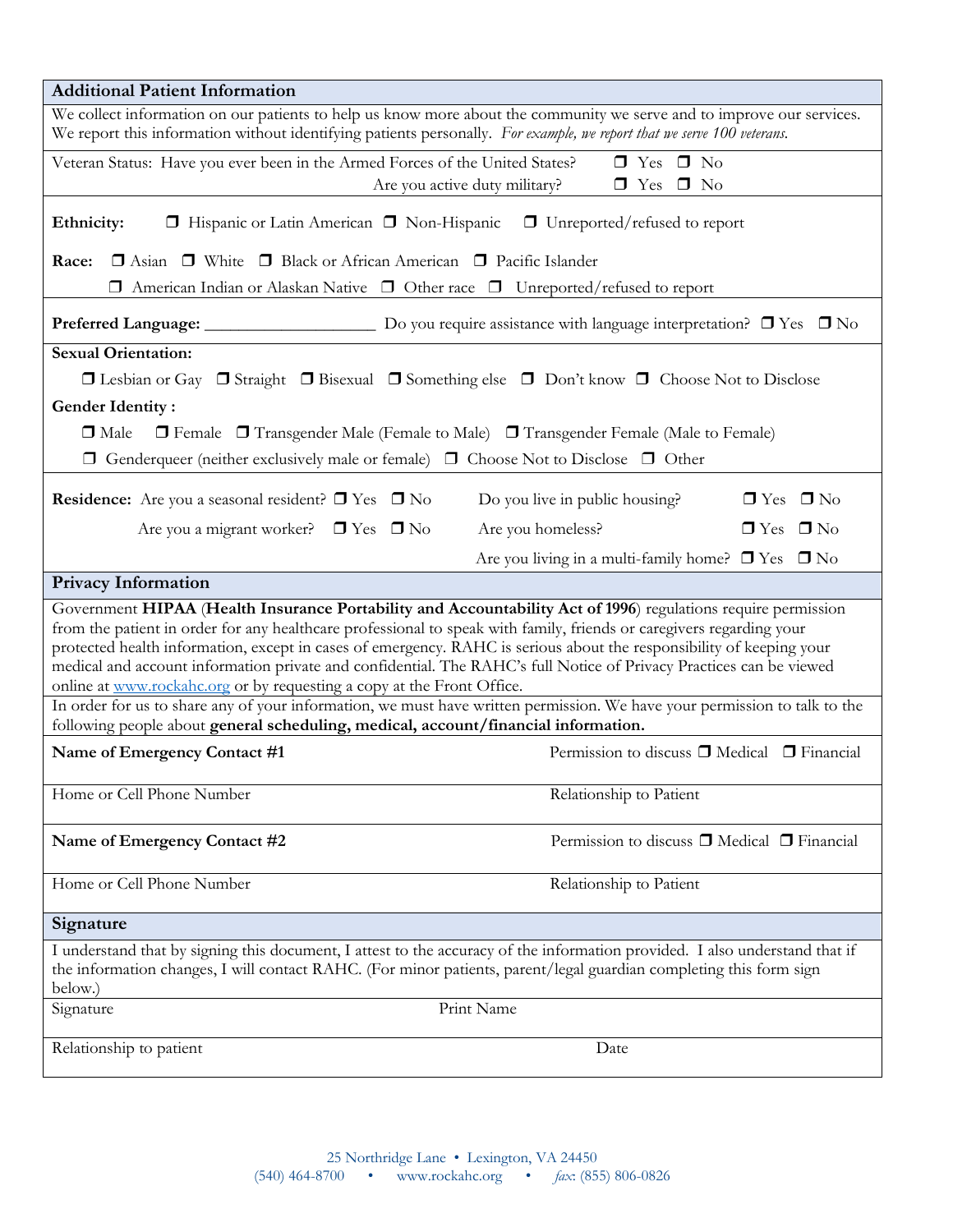

#### **HIPAA RELEASE OF INFORMATION Authorization to Use or Disclose Protected Health Information**

RAHC Fax Number: (855) 806-0826

| State: when the state of the state of the state of the state of the state of the state of the state of the state of the state of the state of the state of the state of the state of the state of the state of the state of th | <b>Zip Code: Example 2 Example 2 Example 2 Example 2</b> |
|--------------------------------------------------------------------------------------------------------------------------------------------------------------------------------------------------------------------------------|----------------------------------------------------------|

I give permission for RAHC to mail my COVID-19 test results to the address listed in registration:

|  | - |  | ◡ |
|--|---|--|---|
|--|---|--|---|

If a copy of results are needed, I will come in at a later time to obtain them:

|  | - 55<br>$-$ |  |  |
|--|-------------|--|--|
|--|-------------|--|--|

I understand that I have the right to revoke this authorization by submitting my request in writing. I further understand that Rockbridge Area Health Center may re-disclose records received under this authorization, except for mental health records, which require a separate re-disclosure authorization. I also understand that I may refuse to sign this authorization and it is strictly voluntary, but I also understand that certain records are needed for the best quality medical care. I fully understand and accept the terms of this authorization, which shall remain in effect one year from the date of the request unless otherwise stated.

Patient/Legal Guardian Signature **Relationship to Patient** Alleman Date

 $\mathcal{L}_\text{max}$  , we have the set of  $\mathcal{L}_\text{max}$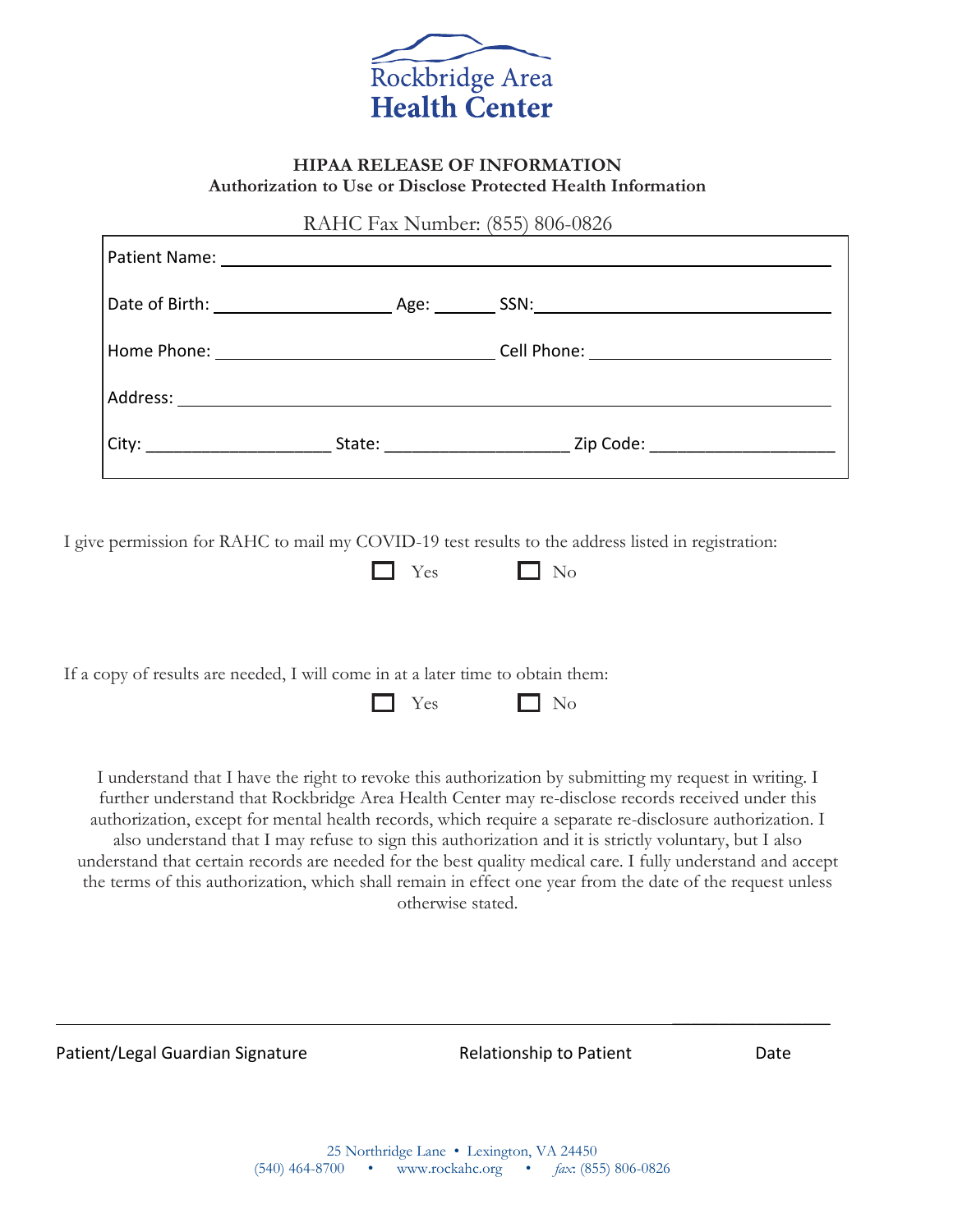

#### **GENERAL CONSENT**

1. CONSENT TO FILE INSURANCE/CORRECT INFORMATION. I authorize the release of any and all medical information necessary to process my insurance claims. I permit a copy of the authorization to be used in place of the original. I authorize RAHC to file with my insurance for services rendered. I request that payment be made directly to RAHC. I certify that the information that I have reported with regard to my insurance coverage and my personal information is correct. I understand that I am responsible for any and all balances that my insurance company does not pay. I understand that claims may be filed electronically through a secure internet portal.

2. HIPAA NOTICE OF PRIVACY POLICY. I acknowledge that I have received and/or have read RAHC's Notice of Privacy Policy Effective June 2, 2014. This document is available on line to review or can be reviewed at our office. If you would like someone to review it with you please let us know.

3. CONSENT FOR TREATMENT. I give my consent to the medical staff of RAHC to perform emergency medical treatment, acute or chronic medical treatment, preventive health care, dental care, behavioral/mental health care, and health maintenance care as deemed medically necessary. (If the individual is a minor at the time of consent, a parent or legal guardian must sign this consent for treatment.). There is only one electronic health record used between primary care team members in addressing your treatment plan of care and this health information is shared between these primary care team members. A "Behavioral Health Consultant" is a member of the primary care team that works closely with your medical provider to recognize and address medical conditions associated with acute and chronic mental and emotional disordered conditions.

4. CONSENT FOR MEDICAL RECORD AND PRESCRIPTION HISTORY. I give my consent to the medical staff of RAHC to access and use my medical record and prescription history from other healthcare providers or third party pharmacy benefit payors that is available via secure health information exchanges (HIE).

5. CONSENT TO COMMUNICATE VIA SMS: I authorize RAHC through its vendors Wellapp and eCW to contact me by SMS text message to serve me better. RAHC may send me text messages to help me or my child stay healthy, including:

- timely reminders about doctor or dental appointment
- health maintenance reminders
- information to help manage illnesses
- I understand that message/data rates may apply to messages sent through RAHC to my cell phone and that I may receive up to 10 texts per month.
- I know that I am under no obligation to authorize RAHC to send me text messages as part of this program.
- I may opt-out of receiving these communications from RAHC at any time by calling RAHC at 540-464-8700

6. DEEMED CONSENT FOR DESIGNATED BLOODBORNE PATHOGENS. Section 32.1-45.1 of the Virginia Code authorizes health care providers to test patients for HIV and Hepatitis B and C if a health care worker is exposed to blood or bodily fluids of the patient in a manner which, according to current guideline of the Center for Disease Control, may transmit HIV or Hepatitis B or C viruses. In the event of such an exposure, I am deemed to have consented to testing and release of results to person(s) exposed. However, I will be counseled before any of my blood is tested for HIV or Hepatitis B or C, as well as afterwards when I receive the results.